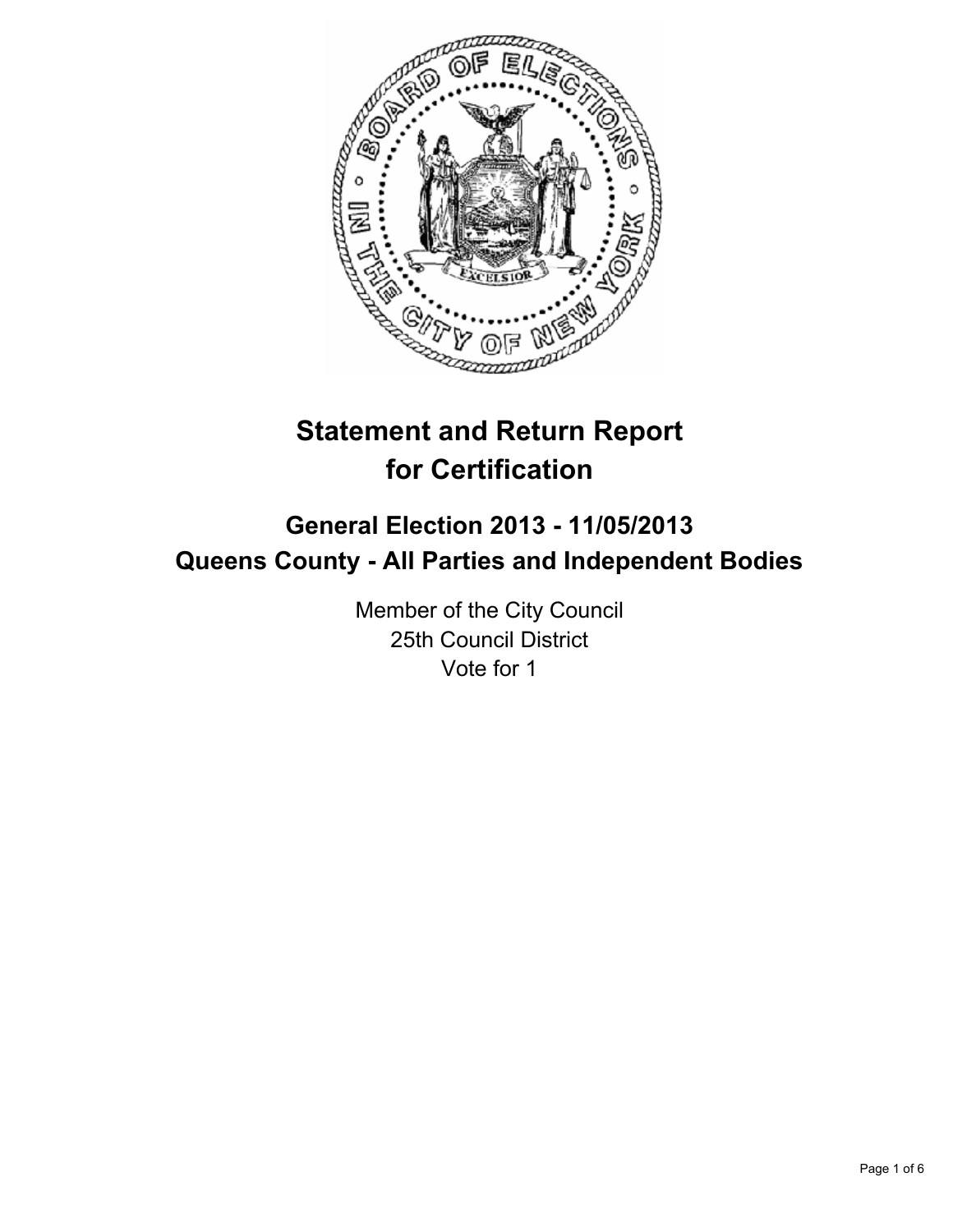

#### **Assembly District 30**

| <b>PUBLIC COUNTER</b>                                    | 240      |
|----------------------------------------------------------|----------|
| <b>EMERGENCY</b>                                         | 0        |
| ABSENTEE/MILITARY                                        | 8        |
| FEDERAL                                                  | 0        |
| <b>SPECIAL PRESIDENTIAL</b>                              | 0        |
| <b>AFFIDAVIT</b>                                         | 0        |
| <b>Total Ballots</b>                                     | 248      |
| Less - Inapplicable Federal/Special Presidential Ballots | $\Omega$ |
| <b>Total Applicable Ballots</b>                          | 248      |
| DANIEL DROMM (DEMOCRATIC)                                | 145      |
| DANIEL DROMM (WORKING FAMILIES)                          | 21       |
| <b>Total Votes</b>                                       | 166      |
| Unrecorded                                               | 82       |

#### **Assembly District 34**

| <b>PUBLIC COUNTER</b>                                    | 6,015          |
|----------------------------------------------------------|----------------|
| <b>EMERGENCY</b>                                         | 0              |
| ABSENTEE/MILITARY                                        | 174            |
| <b>FEDERAL</b>                                           | 0              |
| <b>SPECIAL PRESIDENTIAL</b>                              | 0              |
| <b>AFFIDAVIT</b>                                         | 68             |
| <b>Total Ballots</b>                                     | 6,257          |
| Less - Inapplicable Federal/Special Presidential Ballots | 0              |
| <b>Total Applicable Ballots</b>                          | 6,257          |
| DANIEL DROMM (DEMOCRATIC)                                | 4,533          |
| DANIEL DROMM (WORKING FAMILIES)                          | 518            |
| <b>BART KAPLAN (WRITE-IN)</b>                            | 1              |
| BERNARD COHEN (WRITE-IN)                                 | 1              |
| BRYAN PO-FOLKES (WRITE-IN)                               | 1              |
| GIOVANNI SANTALUCIA (WRITE-IN)                           | 1              |
| HELEN SEARS (WRITE-IN)                                   | $\overline{2}$ |
| JANE DOE (WRITE-IN)                                      | 1              |
| JOE CONCANNON (WRITE-IN)                                 | 1              |
| PATRICK MURPHY (WRITE-IN)                                | 1              |
| RAND PAUL (WRITE-IN)                                     | 1              |
| THOMAS DIZZA (WRITE-IN)                                  | 1              |
| UNATTRIBUTABLE WRITE-IN (WRITE-IN)                       | 5              |
| <b>Total Votes</b>                                       | 5,067          |
| Unrecorded                                               | 1,190          |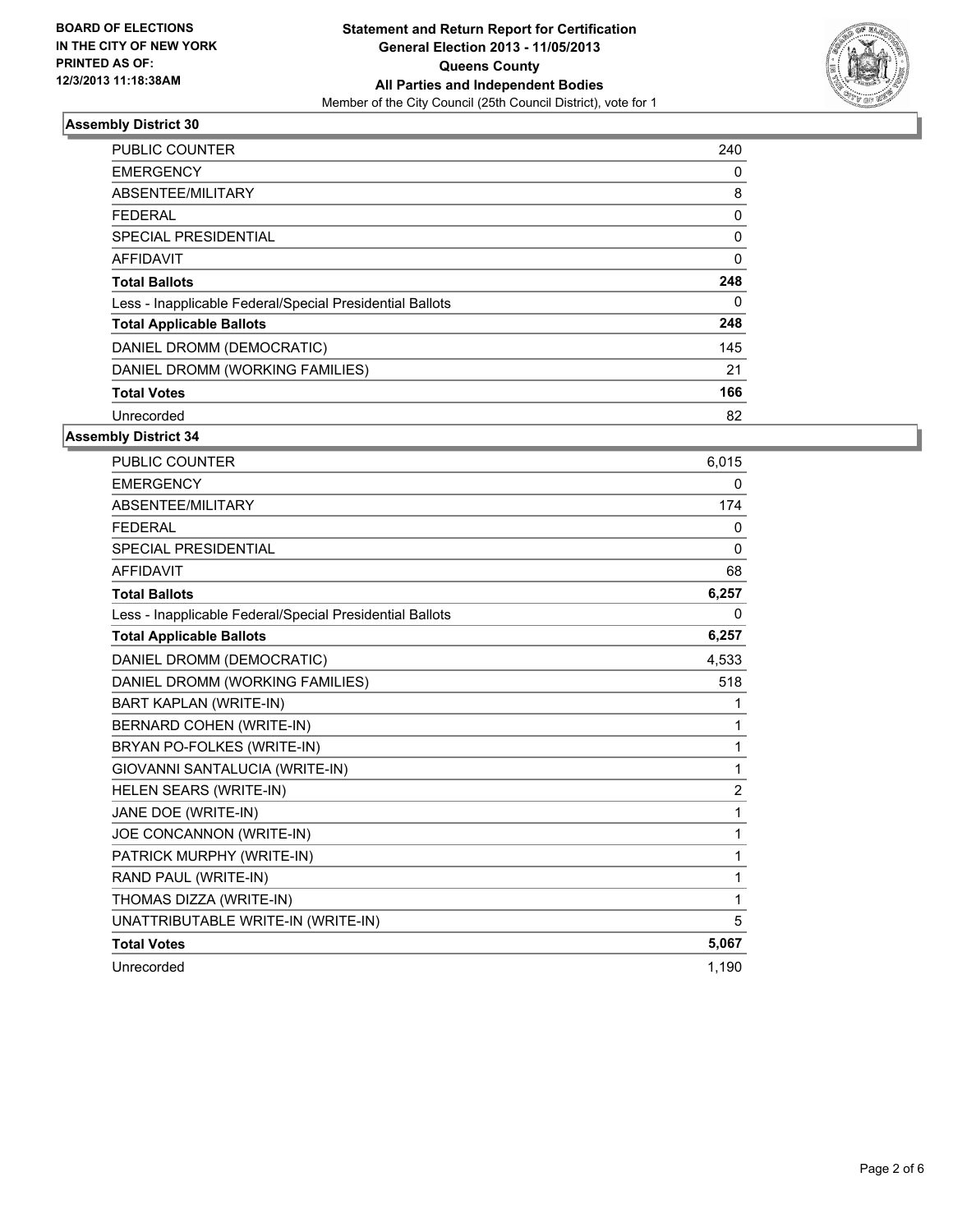

#### **Assembly District 35**

| <b>PUBLIC COUNTER</b>                                    | 2,073    |
|----------------------------------------------------------|----------|
| <b>EMERGENCY</b>                                         | 0        |
| <b>ABSENTEE/MILITARY</b>                                 | 29       |
| <b>FEDERAL</b>                                           | 0        |
| <b>SPECIAL PRESIDENTIAL</b>                              | $\Omega$ |
| <b>AFFIDAVIT</b>                                         | 21       |
| <b>Total Ballots</b>                                     | 2,123    |
| Less - Inapplicable Federal/Special Presidential Ballots | 0        |
| <b>Total Applicable Ballots</b>                          | 2,123    |
| DANIEL DROMM (DEMOCRATIC)                                | 1,411    |
| DANIEL DROMM (WORKING FAMILIES)                          | 146      |
| ANTON TRAPMAN (WRITE-IN)                                 | 1        |
| <b>GAVEN NOWAK (WRITE-IN)</b>                            | 1        |
| JOE CONCANNON (WRITE-IN)                                 | 1        |
| LUIS LEB (WRITE-IN)                                      | 1        |
| MARK J BIBILS (WRITE-IN)                                 | 1        |
| ROBBIE SHEIKH (WRITE-IN)                                 | 1        |
| RORY I. LANCMAN (WRITE-IN)                               | 1        |
| UNATTRIBUTABLE WRITE-IN (WRITE-IN)                       | 1        |
| <b>Total Votes</b>                                       | 1,565    |
| Unrecorded                                               | 558      |

#### **Assembly District 36**

| <b>PUBLIC COUNTER</b>                                    | 27       |
|----------------------------------------------------------|----------|
| <b>EMERGENCY</b>                                         | 0        |
| ABSENTEE/MILITARY                                        | 0        |
| <b>FEDERAL</b>                                           | 0        |
| SPECIAL PRESIDENTIAL                                     | 0        |
| <b>AFFIDAVIT</b>                                         | 0        |
| <b>Total Ballots</b>                                     | 27       |
| Less - Inapplicable Federal/Special Presidential Ballots | $\Omega$ |
| <b>Total Applicable Ballots</b>                          | 27       |
| DANIEL DROMM (DEMOCRATIC)                                | 13       |
| DANIEL DROMM (WORKING FAMILIES)                          |          |
| <b>Total Votes</b>                                       | 14       |
| Unrecorded                                               | 13       |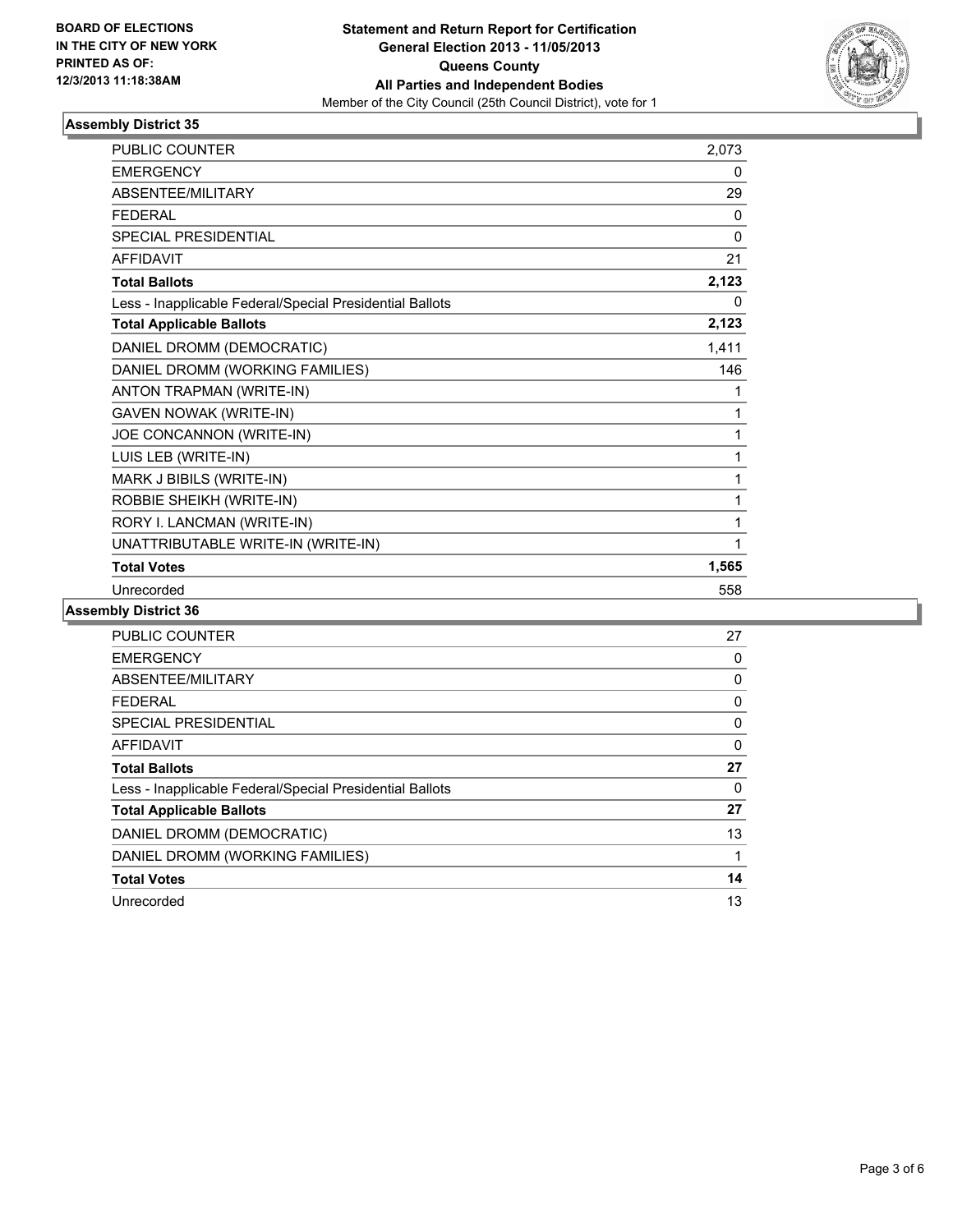

#### **Assembly District 39**

| <b>PUBLIC COUNTER</b>                                    | 5,133 |
|----------------------------------------------------------|-------|
| <b>EMERGENCY</b>                                         | 0     |
| ABSENTEE/MILITARY                                        | 123   |
| <b>FEDERAL</b>                                           | 0     |
| <b>SPECIAL PRESIDENTIAL</b>                              | 0     |
| <b>AFFIDAVIT</b>                                         | 59    |
| <b>Total Ballots</b>                                     | 5,315 |
| Less - Inapplicable Federal/Special Presidential Ballots | 0     |
| <b>Total Applicable Ballots</b>                          | 5,315 |
| DANIEL DROMM (DEMOCRATIC)                                | 3,821 |
| DANIEL DROMM (WORKING FAMILIES)                          | 414   |
| ALEXANDER BLICHTEYS (WRITE-IN)                           | 1     |
| ANDRES GUZMAN ACHA (WRITE-IN)                            | 1     |
| <b>BARACK OBAMA (WRITE-IN)</b>                           | 1     |
| ERIC MINOOTT (WRITE-IN)                                  | 1     |
| JOSEPH CONN (WRITE-IN)                                   | 1     |
| PATRICIA KELLY (WRITE-IN)                                | 1     |
| PETER KOO (WRITE-IN)                                     | 1     |
| RORY I. LANCMAN (WRITE-IN)                               | 1     |
| UNATTRIBUTABLE WRITE-IN (WRITE-IN)                       | 11    |
| <b>Total Votes</b>                                       | 4,254 |
| Unrecorded                                               | 1.061 |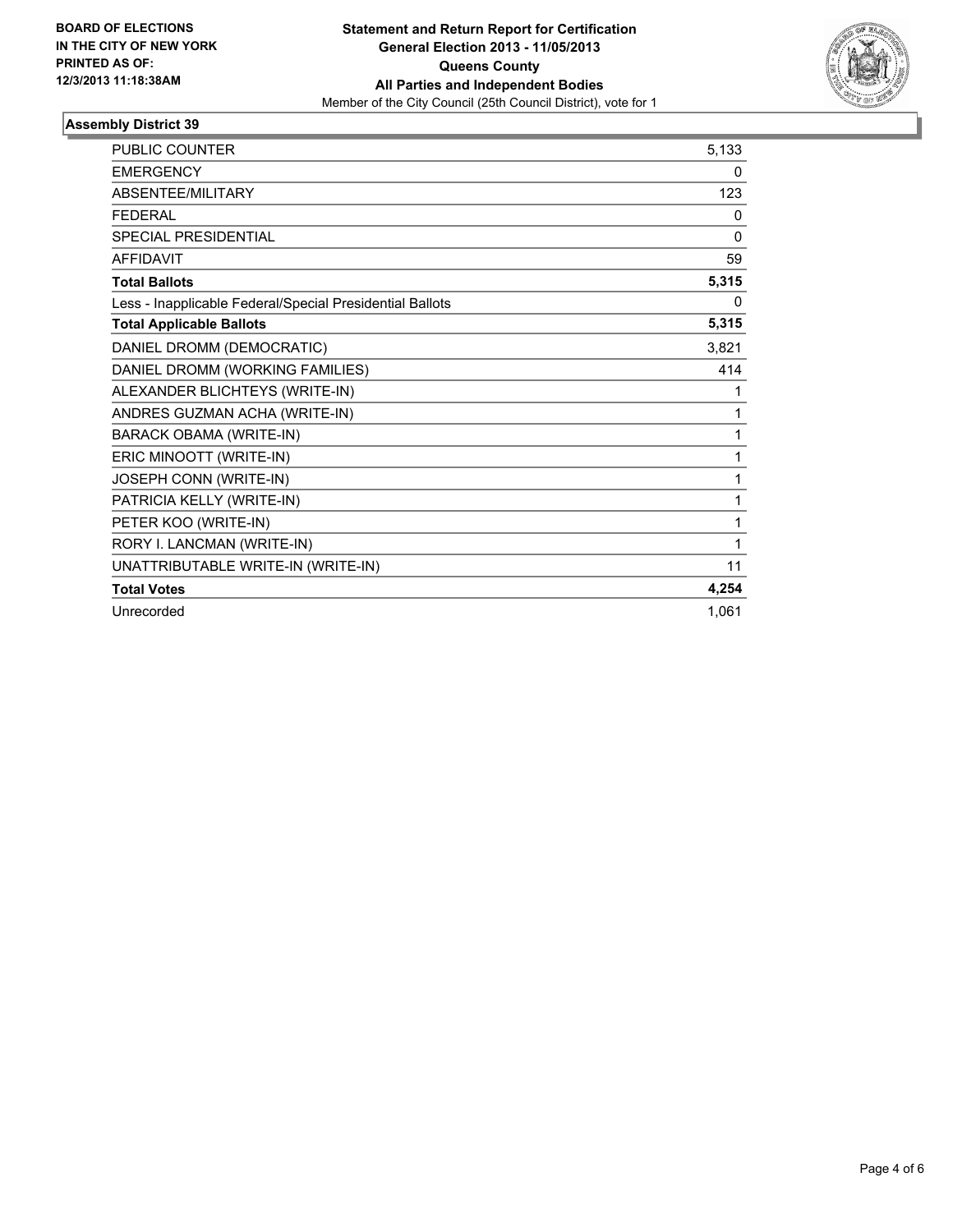

#### **Total for Member of the City Council (25th Council District) - Queens County**

| PUBLIC COUNTER                                           | 13,488                  |
|----------------------------------------------------------|-------------------------|
| <b>EMERGENCY</b>                                         | 0                       |
| ABSENTEE/MILITARY                                        | 334                     |
| <b>FEDERAL</b>                                           | 0                       |
| SPECIAL PRESIDENTIAL                                     | 0                       |
| <b>AFFIDAVIT</b>                                         | 148                     |
| <b>Total Ballots</b>                                     | 13,970                  |
| Less - Inapplicable Federal/Special Presidential Ballots | 0                       |
| <b>Total Applicable Ballots</b>                          | 13,970                  |
| DANIEL DROMM (DEMOCRATIC)                                | 9,923                   |
| DANIEL DROMM (WORKING FAMILIES)                          | 1,100                   |
| ALEXANDER BLICHTEYS (WRITE-IN)                           | 1                       |
| ANDRES GUZMAN ACHA (WRITE-IN)                            | 1                       |
| ANTON TRAPMAN (WRITE-IN)                                 | 1                       |
| BARACK OBAMA (WRITE-IN)                                  | 1                       |
| BART KAPLAN (WRITE-IN)                                   | 1                       |
| BERNARD COHEN (WRITE-IN)                                 | 1                       |
| BRYAN PO-FOLKES (WRITE-IN)                               | 1                       |
| ERIC MINOOTT (WRITE-IN)                                  | 1                       |
| <b>GAVEN NOWAK (WRITE-IN)</b>                            | 1                       |
| GIOVANNI SANTALUCIA (WRITE-IN)                           | 1                       |
| HELEN SEARS (WRITE-IN)                                   | $\overline{\mathbf{c}}$ |
| JANE DOE (WRITE-IN)                                      | 1                       |
| JOE CONCANNON (WRITE-IN)                                 | 2                       |
| JOSEPH CONN (WRITE-IN)                                   | 1                       |
| LUIS LEB (WRITE-IN)                                      | 1                       |
| MARK J BIBILS (WRITE-IN)                                 | 1                       |
| PATRICIA KELLY (WRITE-IN)                                | 1                       |
| PATRICK MURPHY (WRITE-IN)                                | 1                       |
| PETER KOO (WRITE-IN)                                     | 1                       |
| RAND PAUL (WRITE-IN)                                     | 1                       |
| ROBBIE SHEIKH (WRITE-IN)                                 | 1                       |
| RORY I. LANCMAN (WRITE-IN)                               | 2                       |
| THOMAS DIZZA (WRITE-IN)                                  | 1                       |
| UNATTRIBUTABLE WRITE-IN (WRITE-IN)                       | 17                      |
| <b>Total Votes</b>                                       | 11,066                  |
| Unrecorded                                               | 2,904                   |